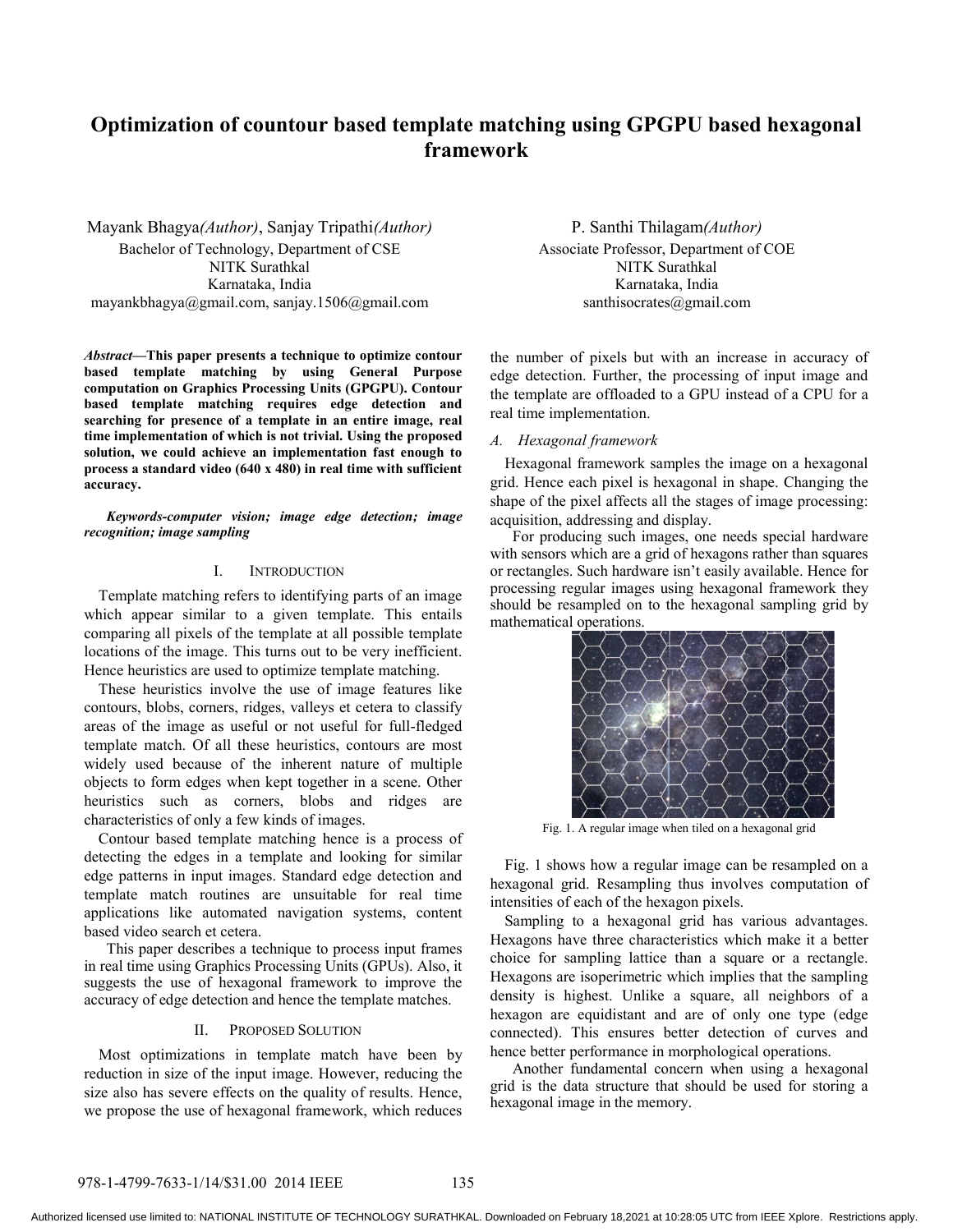

Fig. 2. Two dimensional (skewed) addressing

Fig. 2 shows skewed addressing scheme which can be used for internal representation of a hexagonal image. It can be implemented using a two dimensional image with a little wastage of space. Also, accessing neighbor pixels takes O(1) time. Hence this was a good choice of addressing scheme and the data structure thus required was a two dimensional array.

#### *B. Graphics Processing Units*

Let us take a look at what a GPUs offer to parallel programmers. A GPU is massively parallel because it is meant to perform graphics operations. A GPGPU programmer has to first offload all its data to the memory of GPU. Next the GPU has to be told to start executing desired instructions on all the cores. Once the processing is finished, the results can then be copied back to RAM.

There are both, vendor specific and vendor independent APIs available to access the GPU. However, we chose an open platform called Open Computing Language (OpenCL). The OpenCL API offers a programmer to write 'kernels'. These kernels are functions which run on each of the graphics processors in parallel with the only difference being an id which a programmer retrieves using a get global id () routine.

The programmer has to specify the number of threads using the OpenCL programming model. He may use the logical hierarchy of work-groups and work-items to specify total number of threads.

#### *C. Proposed Pipeline*

Thus we propose a pipeline as shown in Fig. 3 for template match operations.



Fig. 3. Proposed pipeline for template matching

The pipeline has various stages, each of which should be implemented on the GPU. An input image and a template are fed into this pipeline. Both the images are then resampled on the hexagonal grid. Next, edge maps of both, the image and the template, are constructed. Once the edges are obtained, the two edge maps are compared against each other for a template match. The template match operation returns the coordinate of the input image where best match of the template is located.

#### III. DETAILS

The core pipeline thus uses three kinds of operations: Resampling the input image on hexagonal grid, edge detection and template match. Let us take a look at each of the operations in detail.

#### *A. Hexagonal resampling*

To perform such a resampling, we need the relationship between a hexagonal pixel and a rectangular pixel. If we observe carefully, the hexagonal grid has a three way symmetry which is analogous to the two way symmetry of a Euclidian plane. If *x* and *y* are the two axes of symmetry in a Euclidian plane, let *i*, *j* and *k* be the axes of symmetry of the hexagonal plane.

The conversion of *i*, *j* and *k* to skewed coordinates *p* and *q* is straight forward (as shown in Fig. 4) and is governed by the equations:

$$
i = p + 2q
$$
  
\n
$$
j = 2p + q + 1
$$
  
\n
$$
k = p - q + 1
$$

Thus, the regular coordinates of Euclidian plane are related to *i*, *j* and *k* as:

> $y = i$ *x =*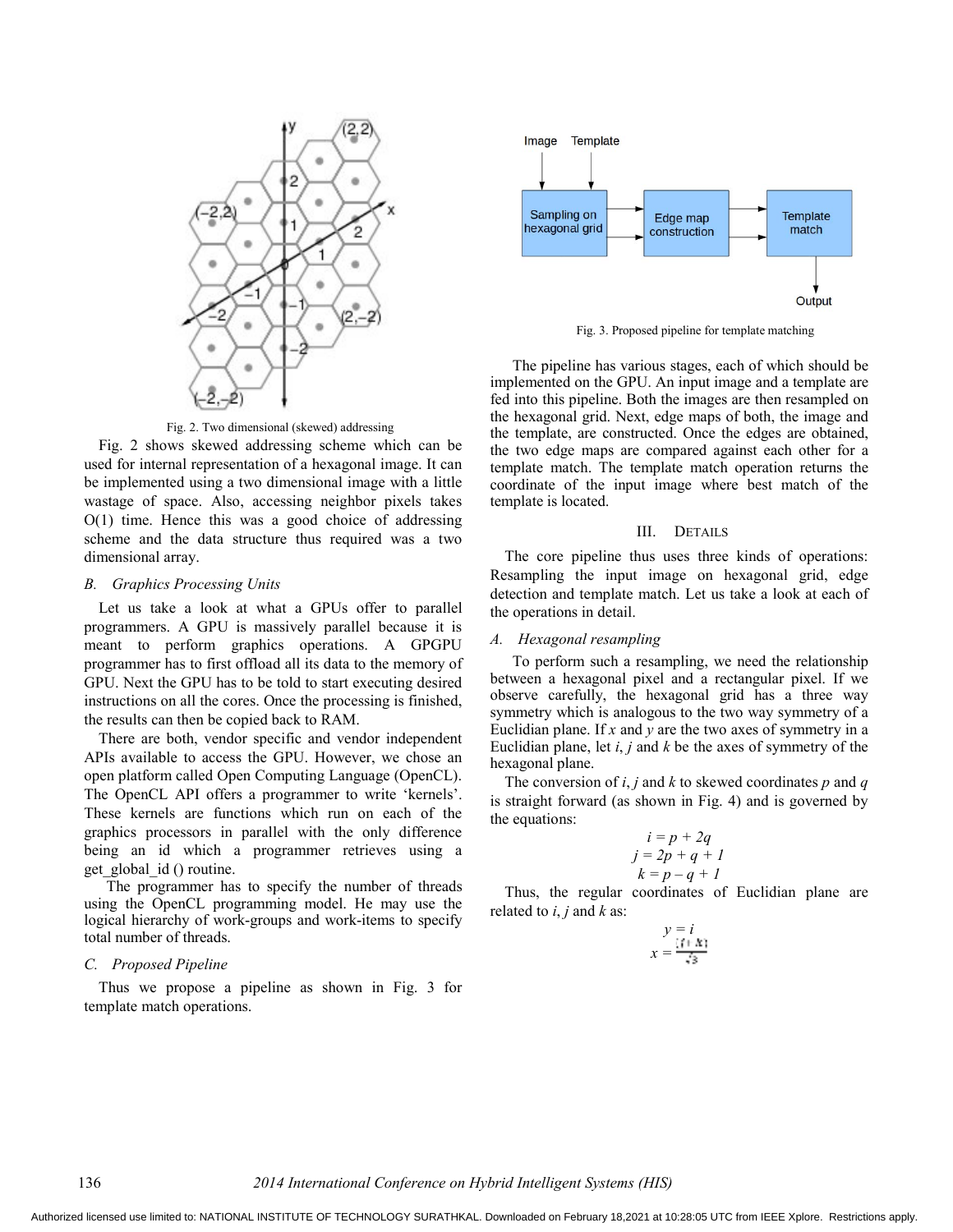

Fig. 4. Relationship between skewed coordinates and *i*, *j* and *k*

The above relationship leads to one hexagon having color components from six rectangular pixels. However, only four major contributing pixels are considered and linearly interpolated. Fig. 5 depicts two cases of how one hexagon can be mapped to rectangular pixels.



Fig. 5. Two possible mapping positions of hexagon with respect to rectangular grid

In the image displayed on the left in Fig. 5, the four major contributing pixels are clearly visible. However, in the image displayed on the right in Fig. 5, the four pixels are not so clear but can be computed by position of the center of hexagon with respect to the rectangular pixels.

Thus the conversion from rectangular to hexagonal sampling grid can be described as a step by step procedure:

- 1. Compute dimensions of the output hexagonal plane
- 2. For each pixel on the output plane:
- 2.1 Determine corresponding four input pixels

 2.2 Linearly interpolate to obtain the color of the input pixel

## *B. Edge detection*

An edge, in an image, is defined as a point where the intensity changes sharply. They can be computed by computing the magnitude of gradient at each point. This further is achieved by convolving the image with a suitable operator. One of the trivial operators used in detection of edges is Prewitt:

$$
P_x = \begin{bmatrix} -1 & 0 & +1 \\ -1 & 0 & +1 \\ -1 & 0 & +1 \end{bmatrix} \quad P_y = \begin{bmatrix} -1 & -1 & -1 \\ 0 & 0 & 0 \\ -1 & +1 & +1 \end{bmatrix}
$$

Convolution at a point is achieved by cross correlation. Hence at a point  $I_{11}$  in the following image matrix:

$$
\begin{array}{ccc}\n-1 & 0 & +1 \\
-1 & 0 & +1 \\
-1 & 0 & +1\n\end{array}
$$

the result R of cross correlation with Prewitt operator would be determined by:

$$
R_x = (-I_{00}) + (I_{02}) + (-I_{10}) + (I_{12}) + (-I_{20}) + (I_{22})
$$
  
\n
$$
R_y = (-I_{00}) + (I_{02}) + (-I_{10}) + (I_{12}) + (-I_{20}) + (I_{22})
$$
  
\n
$$
R = \mathbf{R}^2 \mathbf{R} + \mathbf{R}^2
$$

However, in the hexagonal scenario, the Prewitt operator is given by:

 $H_1 = \begin{bmatrix} 0 & 0 & 0 \\ 0 & 0 & 0 \\ +1 & +1 & 1 \end{bmatrix}$   $H_2 = \begin{bmatrix} 0 & +1 \\ -1 & 0 \\ -1 & 0 \end{bmatrix}$   $H_3 = \begin{bmatrix} -1 & 0 \\ -1 & 0 \\ 0 & +1 \end{bmatrix}$ 

As it can be observed, that  $H_1 = H_2 - H_3$ , the computation is reduced and only two convolutions need to be performed.  $H_2$  and  $H_3$  can be used to compute the horizontal gradient. We then need to find the neighbours of each point  $(p, q)$  so that convolution can be performed. If we observe, the choice of our data structure facilitates this and the coordinates of neighbours will be given by:

$$
I_0 = (p + 1, q)
$$
  
\n
$$
I_1 = (p - 1, q)
$$
  
\n
$$
I_2 = (p - 1, q + 1)
$$
  
\n
$$
I_3 = (p, q + 1)
$$
  
\n
$$
I_4 = (p, q - 1)
$$
  
\n
$$
I_5 = (p + 1, q - 1)
$$

The value of convolution at  $(p, q)$  with  $H_2$  and  $H_3$  is thus given by:

$$
R_2 = (+1 * I_1) + (-1 * I_2) + (+1 * I_4) + (-1 * I_5)
$$
  
\n
$$
R_3 = (-1 * I_0) + (-1 * I_2) + (+1 * I_4) + (+1 * I_6)
$$
  
\n
$$
R_1 = R_2 - R_3
$$

The resultant R is the vector sum of  $R_1$ ,  $R_2$  and  $R_3$ . The value R is then subjected to a threshold to obtain desired result. To summarize, here is the pseudo code for edge detection:

1. For an image of  $(m+2)$  x  $(n+2)$ , allocate an output image of m x n

2. For each point on the output image:

2.1 Calculate convolutions  $R_2$  and  $R_3$ 

2.2 Compute  $R_1$  using  $R_2$  and  $R_3$ 

2.3 Find resultant vector sum of  $R_1$ ,  $R_2$  and  $R_3$ 

2.4 Threshold to a binary value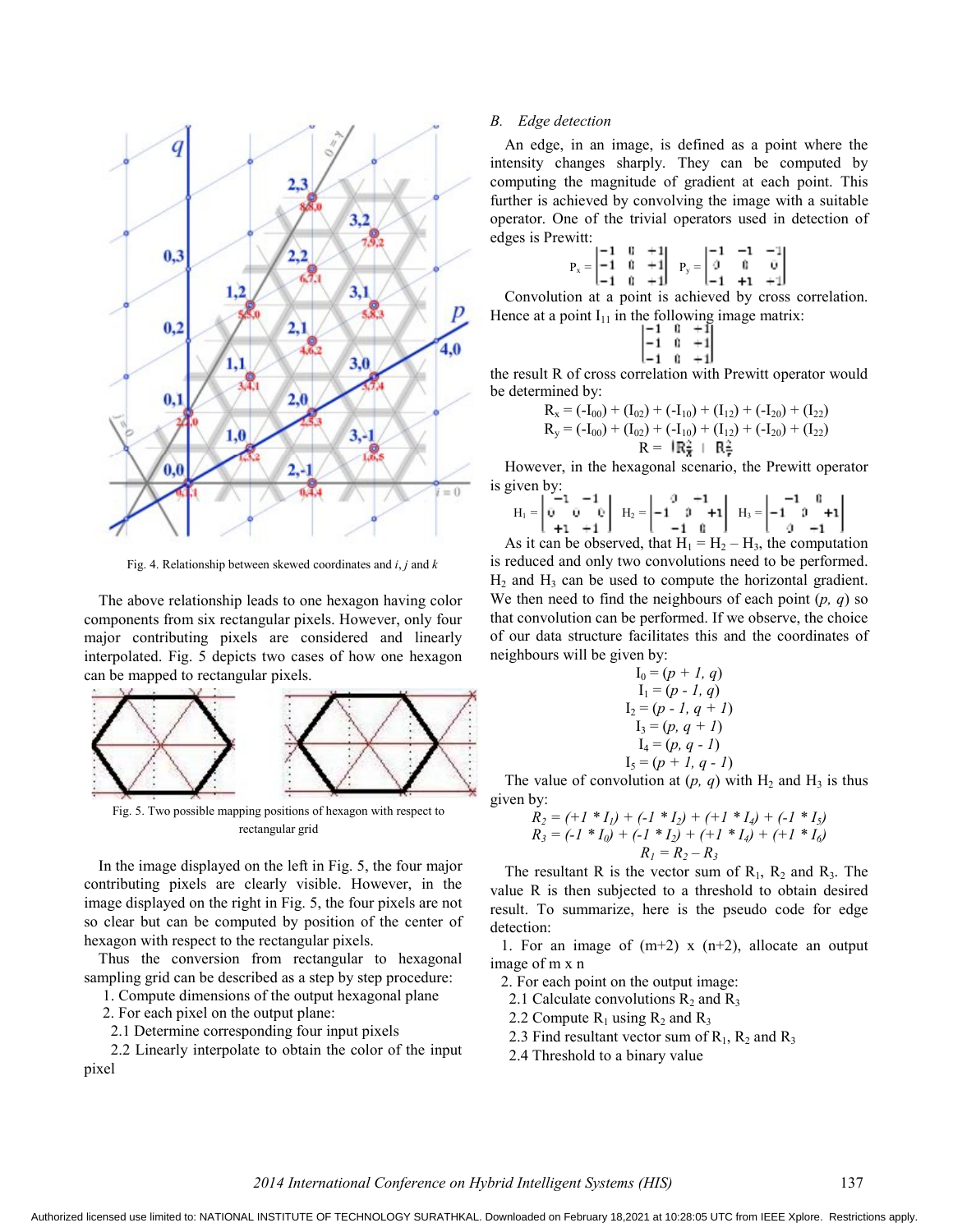# *C. Template matching*

Template matching is performed on the outputs of the second stage in the pipeline.

Once the contours of the template and the image are ready, the template is cross correlated at all possible locations of the image. The position of best match correlates to the maximum extent. Thus, when normalized over a range of [0, 255], we get a grayscale map with the brightest point indicating the point of best match. Fig. 6 shows an illustration of template match.



Fig. 6. An image, a template and the grayscale output of template match

The cross correlation between the image and the template is measured as a score at each point obtained by taking ratio of matched pixels at that point to total template pixels.

Hence, the algorithm for template match can be described as:

- 1. For an image of size  $(m \times n)$  and template of size  $(p \times q)$ :
- 2. Allocate an output image of  $(m p + 1) x (n q + 1)$
- 3. For each point on the output image:
- 3.1 Compute template correlation with image at that point
- 3.2 Normalize the correlation value to [0, 255]
- 4. Return brightest point's location and value

## IV. PARALLELING THE PIPELINE ON GPU

Now that we've seen the serial implementation of the pipeline, we'll see how to implement this on a GPU. While implementing functions on GPU we need to keep in mind that data has to be transferred to the GPU memory before any kind of processing can be done. Hence, while developing modules, we must not copy data back to RAM at the end of each pipeline stage (unless we're debugging and want to see the sample results).

Since all the operations of our pipeline are image transformations, these are embarrassingly parallel and can be paralleled on the GPU according to one thread per output pixel basis.

## *A. Hexagonal resampling*

In resampling of image on the hexagonal grid, the CPU calculates the dimensions of the output image and invokes one thread per output pixel on the GPU. The thread in turn computes location of four corresponding pixels and linearly interpolates their intensities. Once done, the output is stored in the GPU memory.

## *B. Edge detection*

Since edge detection is performed by convolution of Hexagonal Prewitt operator at each of the pixel locations of the image, one output thread is made to perform one convolution and threshold it to produce a binary image.

# *C. Template matching*

The final stage of the pipeline also has a fixed size output. Hence each location of the image is cross correlated with the template by one thread of the GPU.

V. RESULTS

#### *A. Example*

Fig. 7 displays the sample image and a template fed into the pipeline.



Fig. 7. Sample image and sample template

Fig. 8 displays hexagonally sampled image and template projected on a rectangular grid.





Fig. 8. Hexagonally sampled images

Fig. 9 shows convolution of images shown in Fig. 8 and corresponding edge maps.

Authorized licensed use limited to: NATIONAL INSTITUTE OF TECHNOLOGY SURATHKAL. Downloaded on February 18,2021 at 10:28:05 UTC from IEEE Xplore. Restrictions apply.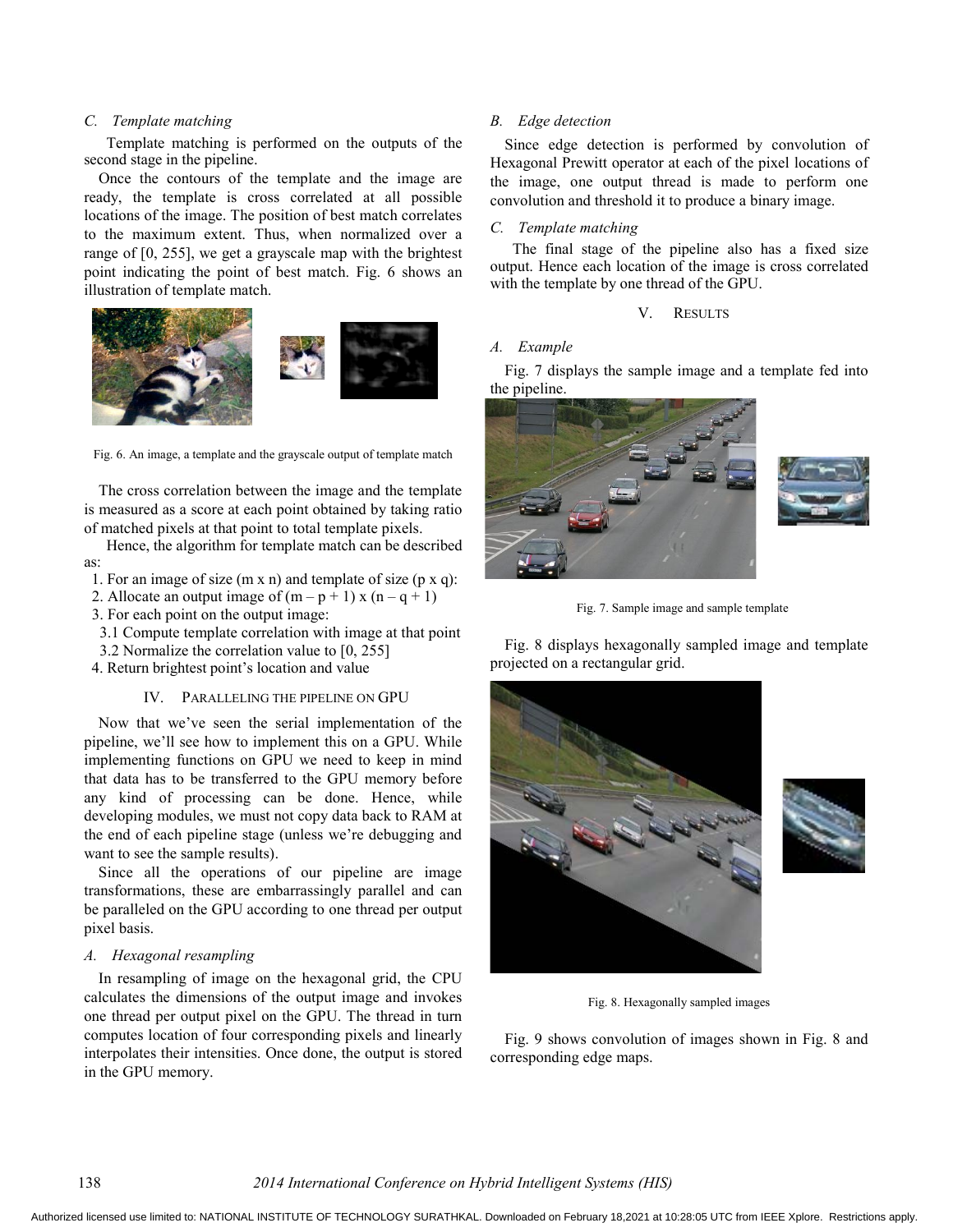

Fig. 9. Edge detection of the image and template shown in Fig. 9.

Fig. 10 show the final result of the normalized template match.



Fig. 10. Template match result. Brightness indicates good correlation.

#### *B. Implementation details*

We used a system with Intel Pentium 4 processor clocked at 3.0 GHz and having 2 GB DDR2 memory. The system had a GPU by NVIDIA GeForce GTX465 running at 1.2GHz with 1GB DDR5 memory. We used the C programming language to implement the pipeline. The video input / output was taken care by OpenCV 2.2 library. We used NVIDIA's implementation of the OpenCL library to write kernels which run on the GPU.

## *C. Performance analysis*

We used the pipeline to build a content based video search application. The application, as the name suggests, searches for a template in a given video and parallel displays it in real time.

Performance was analyzed in terms of two parameters: speed and quality.

Fig. 11 shows a comparison between GPU time and CPU time, taken to process a frame by the pipeline of varying size. The template size is kept constant at  $100 \times 100$  pixels.



Fig. 11. Time taken by CPU and GPU vs Image dimensions

Fig. 12 shows a comparison between GPU and CPU time, taken to process a frame of 480x640 pixels with varying template sizes.



Fig. 12. Time taken by CPU and GPU vs Template dimensions

Fig. 13 shows a ratio of time taken by the CPU and by the GPU for a fixed template of size 100 x 100 pixels and frames of varying size.



*2014 International Conference on Hybrid Intelligent Systems (HIS)* 139